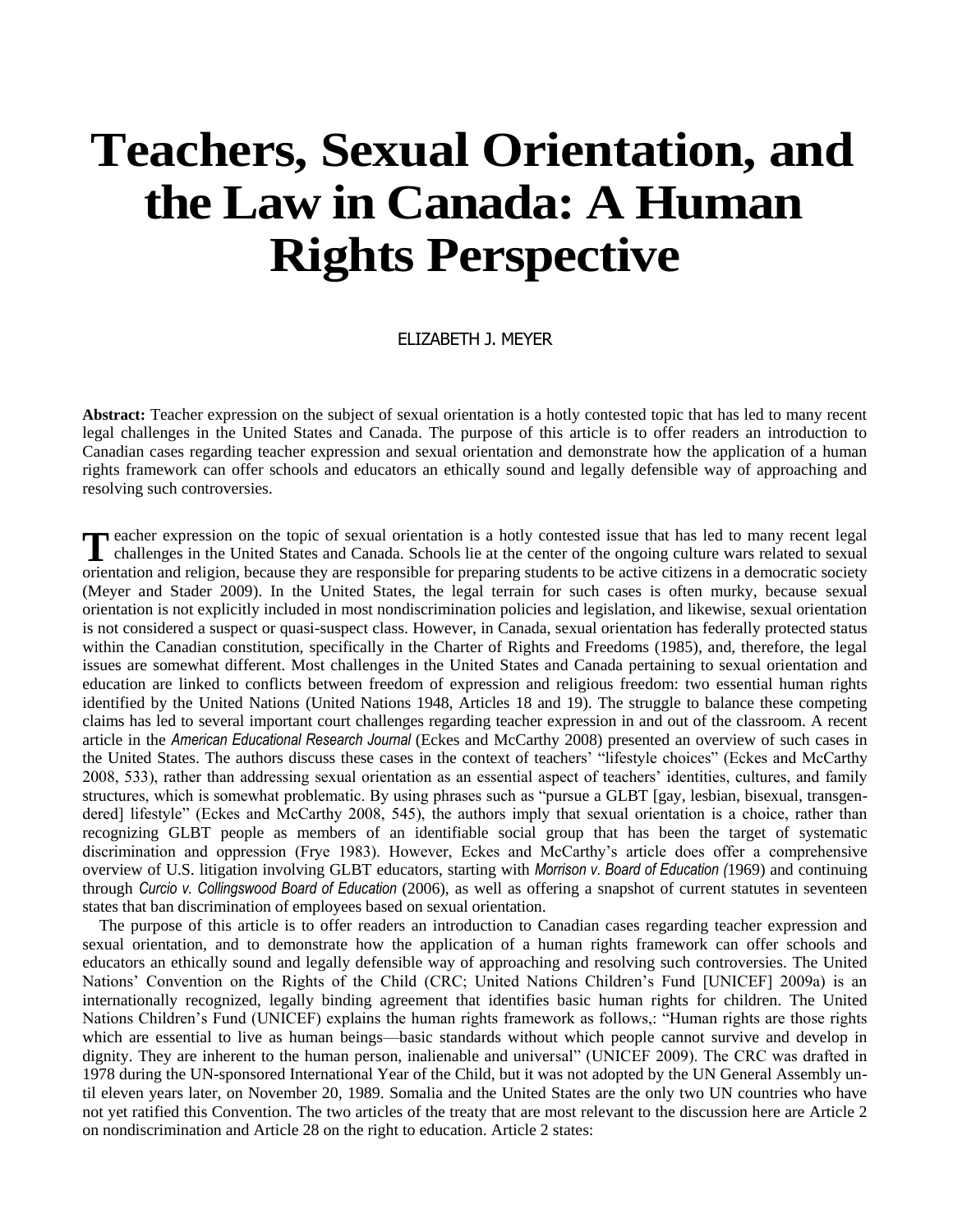- 1 .States Parties shall respect and ensure the rights set forth in the present Convention to each child within their jurisdiction without discrimination of any kind, irrespective of the child's or his or her parent's or legal guardian's race, colour, sex, language, religion, political or other opinion, national, ethnic or social origin, property, disability, birth or other status.
- 1. States Parties shall take all appropriate measures to ensure that the child is protected against all forms of discrimination or punishment on the basis of the status, activities, expressed opinions, or beliefs of the child's parents, legal guardians, or family members. (UNICEF 2009a)

Article 28 addresses the right to education: "States Parties recognize the right of the child to education, and with a view to achieving this right progressively and on the basis of equal opportunity" (UNICEF 1989). Although the UN's nondiscrimination statement does not specifically name sexual orientation, its clear position against discrimination in all of its forms—particularly as the discrimination relates to a child's access to education—is an important starting point for understanding how teachers should consider their speech and behavior regarding sexual orientation. Canada ratified the CRC in 1991 (Canadian Children's Rights Council, n.d.) and has a long history of working to address human rights issues at both the federal and provincial levels.

#### **The Canadian Context**

The current progressive political climate in Canada was achieved through a long and slow process of legislative reform that culminated in the adoption of the Canadian Charter of Rights and Freedoms (1985). This important document was incorporated into the Canadian constitution by the Constitution Act in 1982 (Watkinson 1999, 22). As part of the supreme law of Canada, this document supersedes all existing laws, and, for the first time, the right of all persons to be treated equally was given constitutional status. Although public education is primarily governed by provincial statutes, all publicly funded institutions must abide by the spirit and letter of the Charter (Watkinson 1999). This new constitution guarantees protections for many historically marginalized groups. Sexual orientation, however, was not initially included as a protected class for equality rights under Section 15 of the Charter. The original language of this section read:

Every individual is equal before and under the law and has the right to the equal protection and equal benefit of the law without discrimination and, in particular, without discrimination based on race, national or ethnic origin, colour, religion, sex, age or mental or physical disability. (Canadian Charter of Rights and Freedoms 1982)

Although the federal government was not willing to explicitly include the words "sexual orientation" in the Charter, other provinces had already established human rights codes that included this language. In 1977, the province of Quebec led the way in the equality movement for sexual minorities by adding "sexual orientation" to its Charter of Human Rights and Freedoms. Ontario followed suit nine years later. These charters were the first legal protections in Canada that clearly included sexual orientation as a protected class (Hurley 2005).

Although equality rights supported by the Charter were enforced starting in 1985, sexual orientation was not recognized as a protected class until ten years later, following a unanimous decision of the Supreme Court of Canada in the landmark case of *Egan v. Canada* (1995). Although this case did not address discrimination in schools, it addressed the issue of access to public services, and, specifically, the definition of "spouse" in the federal Old Age Security Act (Lahey 1999). Although the plaintiffs lost their case because the justices found that the particular discrimination was demonstrably justified, the ruling declared that discrimination based on sexual orientation was prohibited by Section 15 of the Charter. The justices wrote in their decision that "sexual orientation is a deeply personal characteristic that is either unchangeable or changeable only at unacceptable personal costs, and so falls within the ambit of s. 15 protection as being analogous to the enumerated grounds" (Egan v. Canada 1995, para. 5).

This case established the precedent to include sexual orientation as a protected class and read "sexual orientation" into the Charter. Every Canadian was now guaranteed the basic human right of equal protection from discrimination based on sexual orientation. Although some provinces, such as Alberta, were slow to add the term "sexual orientation" to their individual human rights codes, this protection was federally guaranteed as a result of this important ruling.

Since the Supreme Court's 1995 decision in *Egan v. Canada,* various cases have tested the interpretation and application of the equality rights extended in that case. *Vriend v. Alberta* (1998) was the first case concerning an educational institution after *Egan*. Delwin Vriend worked as a lab coordinator at King's College, a Christian university that had instituted a position statement condemning homosexuality and requiring all students and employees to comply with the university's position. Vriend was asked to resign when he confirmed that he was homosexual, but he refused and was fired. He initially brought forward a human rights complaint against King's College; however, his complaint was dismissed because the province of Alberta did not have sexual orientation listed as a protected class in its Human Rights, Citizenship and Multiculturalism Act. In this case, the Supreme Court stated that not protecting individuals from discrimination based on sexual orientation was an "unjustified violation of s. 15 of the Canadian Charter of Rights and Freedoms," and it ordered that the words "sexual orientation" be read into provincial human rights codes as a prohibited ground of discrimination (*Vriend v. Alberta* 1998, 2). This decision extended the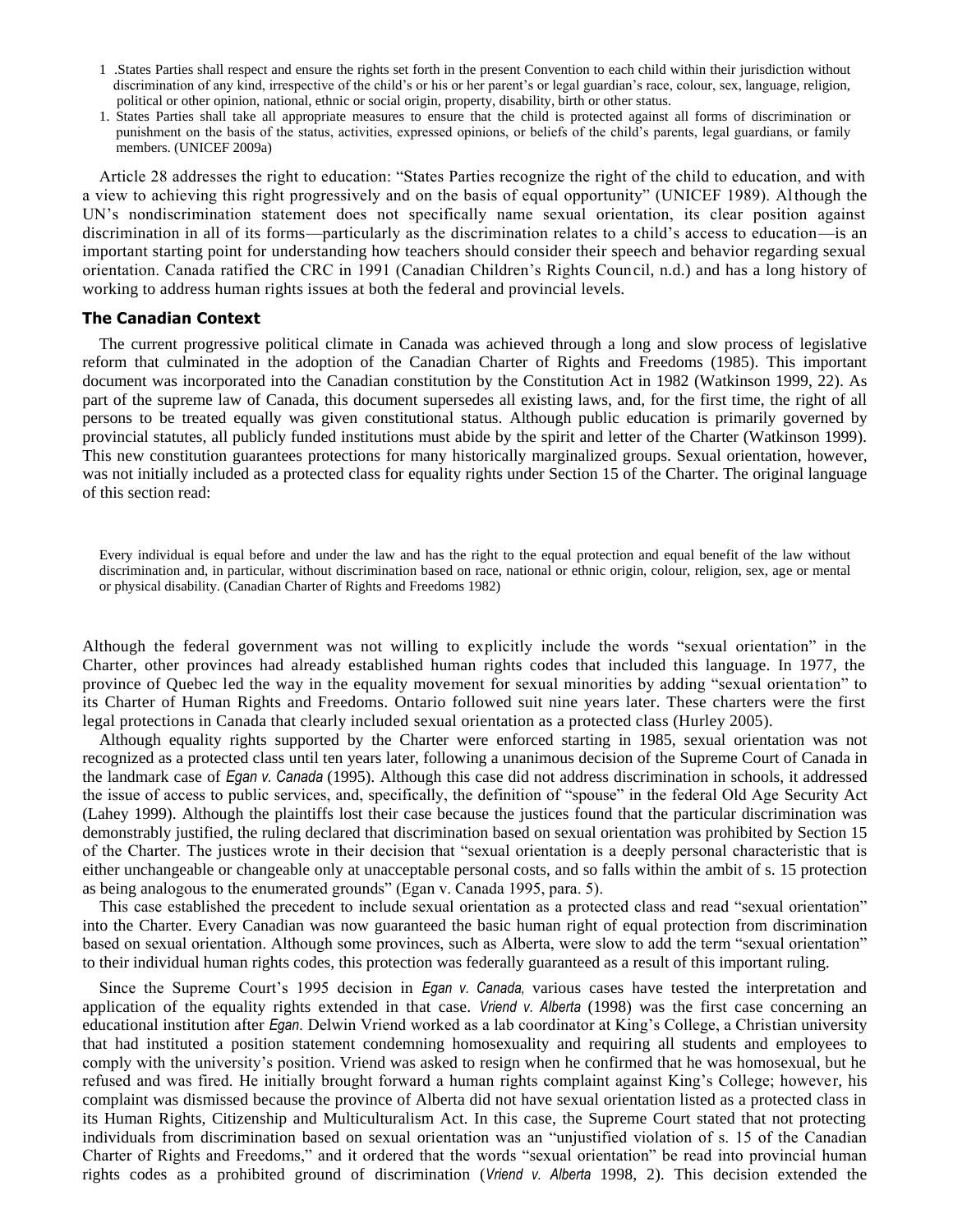interpretation in *Egan* to apply to teachers and other employees in educational institutions and began to establish parameters for balancing competing rights claims.

## **Ross v. New Brunswick School District No. 15, 1996**

In the case of *Ross v. New Brunswick School District No. 15* (1996), a board of inquiry found that a school board had discriminated against Jewish students by failing to take action against a teacher whose anti-Jewish writings and public statements outside the classroom were found to contribute to a poisoned environment within the classroom. The board of inquiry ordered the school board to terminate the teacher's employment even after he had been removed from the classroom, if at any time during his employment he had published or distributed anti-Jewish writings. This case is instructive and worth discussing in-depth, because it shows how Canadian courts have worked to balance competing rights claims while at the same time upholding human rights legislation that ensures "discrimination-free educational services" (*Ross v. New Brunswick School District No. 15*, 4).

On September 1, 1988, a human rights board of inquiry began investigating a complaint from a parent, Attis, who described himself as Jewish and stated that a teacher at his children's school, Ross, was making racist and discriminatory statements against Jews. Ross had distributed pamphlets, appeared on public television, and written letters that were published in local newspapers arguing that "Christian civilization was being undermined and destroyed by an international Jewish conspiracy" (*Ross v. New Brunswick School District No. 15*, 5). The board of inquiry found that the school board had failed to discipline Ross "meaningfully" and, by continuing his employment, had "endorsed his out-of-school activities and writings." This allowed a "poisoned environment" that "greatly interfered with the educational services provided" (*Ross v. New Brunswick School District No. 15*, 6). The board of inquiry ordered the school board to:

- a) place Ross on leave of absence without pay for 18 months
- b) appoint Ross to a non-teaching position if one became available during his leave of absence,
- c) terminate his employment after eighteen months if he had not been offered and accepted a non-teaching position, and
- d) terminate Ross immediately if he continued to publish his anti-Jewish views (*Ross v. New Brunswick School District No. 15*, 6–7).

After the board of inquiry instituted this order, Ross applied for judicial review. The Court of Queen's Bench quashed the gag order (*d*) on the grounds that it violated the teacher's freedoms of expression and religion under the *Charter*. The order removing the teacher from the classroom was upheld. This decision was made by applying the Oakes test, developed by Chief Justice Dickson in *R. v. Oakes* (1986), which applies two steps of analysis to determine if limiting a person's Charter rights can be justified. The first step identifies whether the legislative objectives in question are pressing and substantial, and the second identifies whether the objective is proportional to its discriminatory effect that is, is it rationally connected to the objective? (Lahey 1999) In the *Ross* case, Justice Creaghan concluded that (*a*), (*b*), and (*c*) were "reasonable limit[s] prescribed by law that can be demonstrably justified" (*Ross v. New Brunswick School District No. 15*, 8), but he did not uphold section (*d*), because it would place limits on Ross' speech when he was no longer a classroom teacher and therefore would place an unreasonable restriction on his rights to freedom of expression and freedom of religion.

Ross then appealed this decision to the Court of Appeal, in which Justice Hoyt decided that the order could not stand and ruled that removing Ross from the classroom violated his rights to freedom of expression and religion, and that the order could not be upheld under the Charter, because it was directed at activities outside the classroom.

Attis then appealed the lower court's decision to the Supreme Court of Canada, which decided that the board's order did infringe on the teacher's freedom of expression and freedom of religion, and stated the goal of achieving proper balance between individual rights and community needs. The Supreme Court decided that removing Ross from his teaching position (sections *a*, *b*, and *c* of the original order) was a justifiable infringement on his freedom of expression and freedom of religion, because the removal was rationally connected to the objective of creating a discrimination-free learning environment. The Supreme Court's decision indicated that it was reasonable to anticipate a causal relationship between the teacher's out-of-classroom expressions and the poisoned educational environment. However, once Ross was removed from teaching, the gag order (section *d*) that restricted his expression was no longer justified. Justice LaForest concluded his opinion by stating that, "The continued employment of the respondent contributed to an invidiously discriminatory or 'poisoned' educational environment*...* this finding is necessarily linked to the finding that the respondent's statements are 'highly public' and that he is a notorious anti-Semite, as well as the supported view that public school teachers assume a position of influence and trust over their students and must be seen to be impartial and tolerant" (*Ross v. New Brunswick School District No. 15*, 42).

The decision rendered in this case outlines clear criteria and expectations for public school teachers in Canada, where provincial human rights codes and the Charter establish the right for students to access "discrimination-free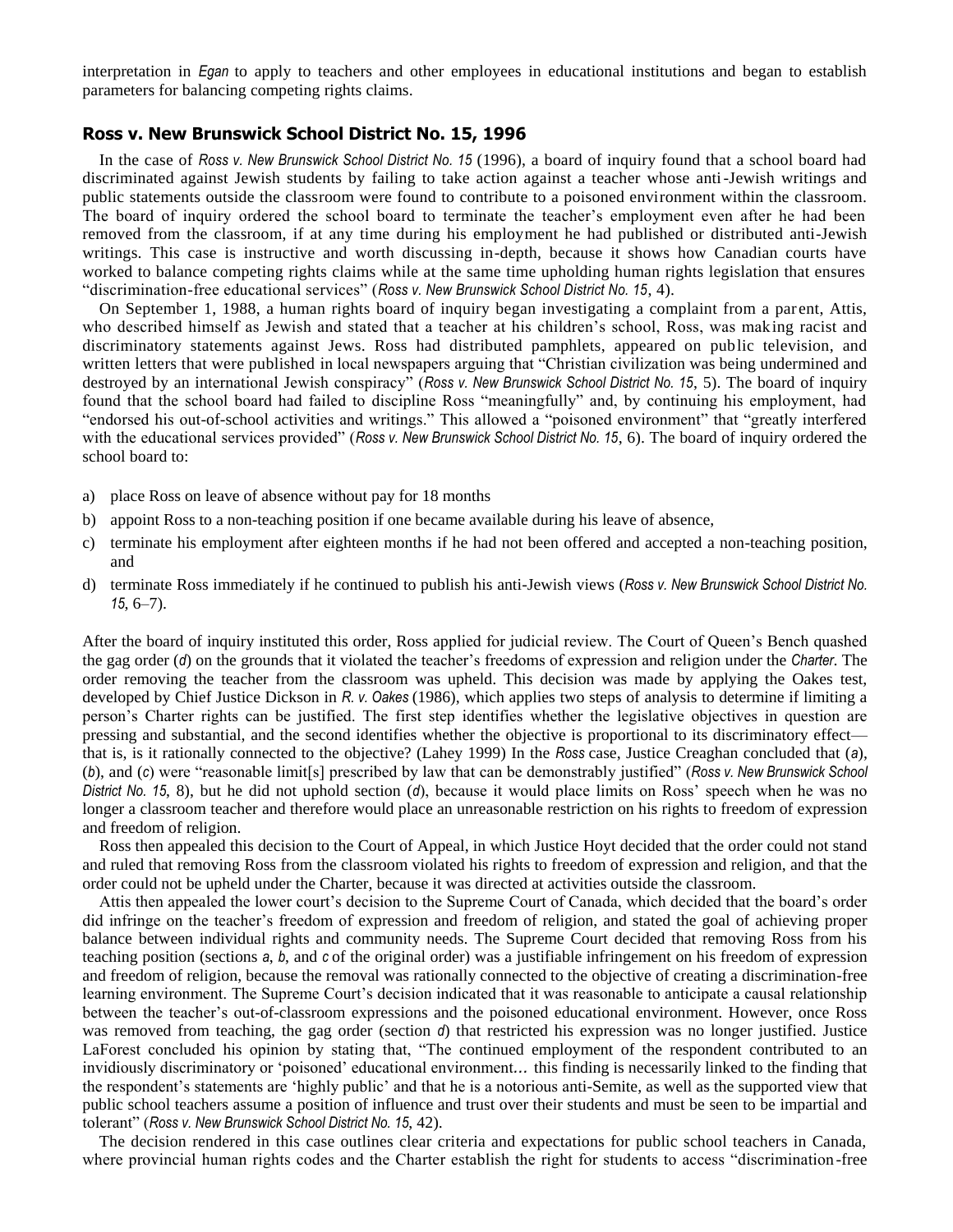educational services." The decision in the *Ross* case and the application of the Oakes test established the foundation for the rest of the cases that followed.

In a lower court decision, the British Columbia Supreme Court found in favor of TWU, stating that teachers could hold "sexist, racist or homophobic beliefs" (*Trinity Western University v. British Columbia College of Teachers*, 5). However, the court also made the following distinction:

Acting on those beliefs, however, is a very different matter. If a teacher in the public school system engages in discriminatory conduct, that teacher can be subject to disciplinary proceedings. Discriminatory conduct by a public school teacher when on duty should always be subject to disciplinary proceedings [and] disciplinary measures can still be taken when discriminatory off-duty conduct poisons the school environment. (*Trinity Western v. British Columbia College of Teachers* 2001, 5)

Although the court sided with TWU and allowed the institution to continue mandating anti-homosexual beliefs in their future teachers, the judges made the important distinction between discriminatory behaviors and beliefs. At issue in this decision was the fact that BCCT had failed to produce evidence that any graduate of TWU had behaved in a discriminatory manner toward his or her students. In the absence of proof of a poisoned environment (as was demonstrated in the *Ross* case), the court ruled that although discriminatory behavior is not to be tolerated, BCCT could not regulate teachers' beliefs. Although TWU won the right to exercise full control over its teacher education program, the next landmark case, *Kempling v. British Columbia College of Teachers* (2004), shows the outcome when teachers who hold deep religious beliefs against homosexuality express those views publicly.

#### **Trinity Western University v. B.C. College of Teachers, 2001**

The next case of interest was decided in May 2001, when the Supreme Court of Canada heard a case brought forward by Trinity Western University (TWU), a private religious institution, against the British Columbia College of Teachers (BCCT). The dispute occurred when the professional teachers' organization in the province of British Columbia (BCCT) responded to a request from TWU for full responsibility over its teacher-training program, which, at the time, it shared with Simon Fraser University. TWU wanted more autonomy over its program to reflect its Christian worldview. The BCCT chose not to accredit this teacher education program, because it believed the institution was discriminating on the basis of sexual orientation in its demands on students. TWU required students to sign a statement that asserted they would "refrain from practices that are biblically condemned," including premarital sex, viewing pornography, and homosexuality—much like the King's College statement in *Vriend (Trinity Western University v. British Columbia College of Teachers* 2001, 4).

#### **Kempling v. British Columbia College of Teachers, 2004**

The delicate balance between freedom of religion and freedom of expression was highlighted again a few years later when a teacher was suspended for making public statements that were perceived as anti-homosexual in nature. In February 2004, a teacher and guidance counselor, Chris Kempling, was suspended by BCCT for one month for "conduct unbecoming" to a teacher, because he had written letters to the editor of the *Quesnel Cariboo Observer* that were considered defamatory of homosexuals (*Kempling v. British Columbia College of Teachers* 2004,). Examples of Kempling's statements include: "I refuse to be a false teacher saying that promiscuity is acceptable, perversion is normal, and immorality is simply 'cultural diversity' of which we should be proud," and "Sexual orientations can be changed and the success rate for those who seek help is high. My hope is students who are confused over their sexual orientation will come to see me" (Kempling 2004, para. 4). Kempling appealed this decision to the British Columbia Supreme Court, but the court held that BCCT was within its jurisdiction to suspend him. The court's rationale for its decision was based on the "wrongful public linking of his professional position to the off-duty expression of personally held discriminatory views in order to lend credibility to those views" (*Kempling v. British Columbia College of Teachers* 2004, para. 114).

In June 2008, Kempling chose to leave the public school system to work for an independent Catholic school. This action allowed him to relinquish his BCCT certification and avoid further suspensions and reprimands for his actions (White 2008; Kempling 2008).

The previous cases have outlined how provincial human rights codes and the Charter of Rights and Freedoms establish the responsibility of publicly funded schools in Canada to create learning environments that are free from discrimination. The final case analyzed in this article demonstrates what happens when a school fails to provide such an environment, and how the application of the human rights codes may be instructive for schools in other countries working to resolve these conflicts in ethical and legally defensible ways.

### **School District No. 44 (North Vancouver) v. Jubran, 2005**

Azmi Jubran was a student who was repeatedly harassed by his peers over a period of five years (1993–1998). Much of the harassment included anti-gay slurs and was combined with physical acts such as spitting, kicking in the hallways, and slamming Jubran into lockers (Williams 2005). Jubran repeatedly complained to school administrators, but the harassment continued. He finally took action against the school and filed a complaint with the British Columbia Human Rights Tribunal in June of 1996 for "discriminating against him regarding an accommodation, service or facility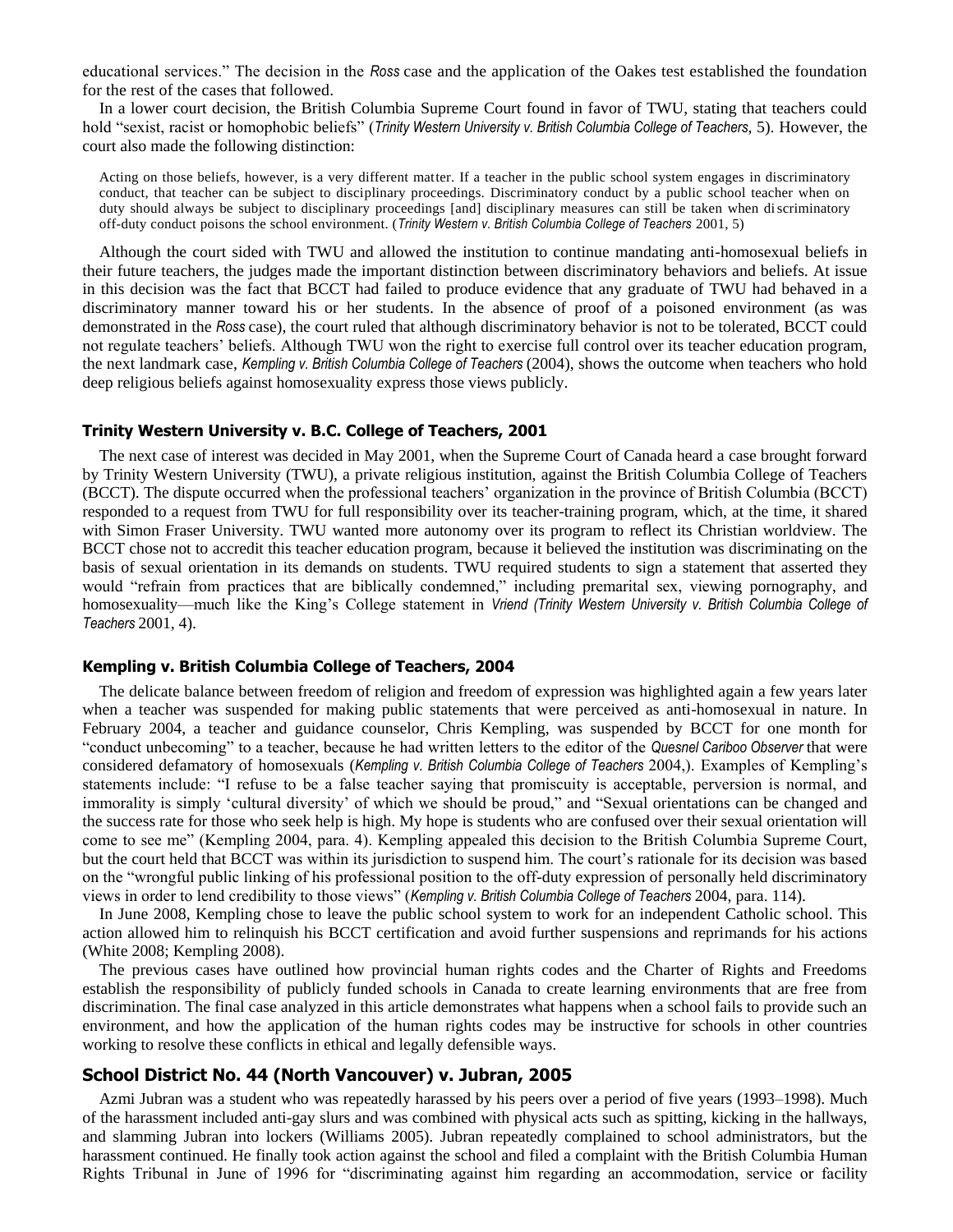customarily available to the public because of his sexual orientation" (*School District No. 44 [North Vancouver] v. Jubran* 2005). The Human Rights Tribunal ruled in Jubran's favor and awarded \$4,500 in damages for injury to dignity, feelings, and self-respect. This decision was appealed to the Supreme Court of British Columbia, which quashed the Human Rights Tribunal's decision through its interpretation that the behavior in question fell outside of Section 8 of the British Columbia Human Rights Codes, which enumerate the classes of citizens protected from discrimination in accommodation, service, and facility. The judge in this decision concluded that the fact that Jubran "is not a homosexual and the students who attacked him did not believe he was a homosexual" meant that Jubran should not be accorded the protections offered by the code (*School District No. 44 [North Vancouver] v. Jubran* 2005). This decision was appealed to the Court of Appeal for British Columbia.

The issues before the Court of Appeal centered on two major questions: "Must a person who complains of discriminatory harassment on the basis of sexual ori entation actually be a homosexual or perceived by his harassers to be a homosexual? Is a School Board responsible where the conduct of students violates the Code?" (*School District No. 44 [North Vancouver] v. Jubran* 2005, note 19, para. 1). These two questions are central to understanding the scope of human rights codes and the related school board responsibilities to create nondiscriminatory learning environments. Furthermore, understanding the application of the court's decision can help schools interpret and apply their legal and ethical obligations within a human rights framework (Meyer 2007).

The judge writing the opinion, Justice Levine, addressed the first question of who is protected by human rights codes by establishing the purpose of such codes in Canada. Justice Levine asserted that human rights codes must have a "broad approach" in application to best achieve the goals of such legislation (*School District No. 44 [North Vancouver] v. Jubran* 2005, para. 29). In her analysis of the code's objectives, Justice Levine concluded that, as found in *Ontario Human Rights Commission v. Simpsons-Sears Ltd.*, the purposes of human rights legislation were "the removal of discrimination" and to "provide relief for the victims of discrimination." This definition led her to conclude that Jubran's complaint was within the objectives of the code, which aim to "address human dignity and equality and the elimination of persistent patterns of inequality" (*School District No. 44 [North Vancouver] v. Jubran* 2005, note 10, para 38). This could be interpreted to mean that any behavior that perpetuates patterns of inequality or re inforces discriminatory attitudes in Canadian society, such as repeated incidents of verbal and physical harassment, contravenes the objectives of human rights codes. This reasoning is important for school districts to understand, because it provides a very wide scope of interpretation for human rights protections and establishes that any behavior in schools that serves to support or reinforce "persistent patterns of inequality" is subject to complaints under the Code *School District No. 44 (North Vancouver) v. Jubran* 2005, note 10, para 38.

The second question addressed by this court was the issue of school board liability. The school board argued that it could not be held responsible for the conduct of its students (para. 66). Justice Levine found that although the school administrators took a disciplinary approach that was "effective vis-`a-vis individual students who were identified and dealt with, it was not effective in reducing the harassment of Mr. Jubran" (para. 68). She cited earlier relevant cases of school board liability and relied heavily on *Ross v. New Brunswick School District No. 15* (1996) in her reasoning. In a similar case in Quebec, *Kaf´e et Commission des droits de la personne du Qu´ebec c. Commission scolaire Deux-Montagnes*  (1993), the Tribunal stated,

*It is the statutory responsibilities of school boards as well as the compelling state interest in the education of young peop le (Jones), and the school board's obligation to maintain a nondiscriminatory school environment for students (Ross) which gives rise to the School Board's duty respecting student conduct under the Code.*

As a matter of legislation and case authority, there is a legitimate state interest in the education of the young, that stude nts are especially vulnerable, that the School Board may make rules establishing a code of conduct for students attending those sch ools as part of its responsibility to manage those schools. Given this, and the quasi-constitutional nature of the Code*, I find that the School Board has the duty to provide students with an educational environment that does not expose them to discriminatory harassment.*  (emphasis Justice Levine's, para. 115)

In his analysis of this case, Howard (2002) defends the school board and argues that "the Tribunal's analysis does not show that the educators' breach of their duty (let's assume there was breach) caused the harm suffered by Jubran." However, I believe that Justice Levine established this connection. To meet this requirement, Justice Levine supported the Tribunal's reasoning and analysis. She showed causation by asserting that the school board's failure to implement certain policies and procedures "that could reasonably be required to create a discrimination-free school environment" (para. 97) could have provided some relief for Jubran. She referred to the Tribunal's decision listing various potential remedies the school could have provided to meet its duty (para. 89). This section of her decision is important to examine in depth, because it can provide a model for steps that schools must take to meet the standard of accommodating their students to the point of undue hardship. The Tribunal wrote,

Although Handsworth's administration did turn their minds to Mr. Jubran's situation, and discussed differ ent approaches to dealing with it, *the School Board did nothing to address the issue of homophobia or homophobic harassment with the students generally, nor did it implement a program designed to address that issue. Neither Mr. Rockwell nor Mr. Shaw were given any guidance or direction by the School Board on how to deal with the situation. I find that the administration had inadequate tools to work with, and insufficient training and education to deal with the harassment.* The School Board did not seek assistance from those with particular expertise in the field of harassment, homophobic or otherwise, until Mr. Jubran filed his human rights complaint. By that time, Mr. Jubran was in his fourth year of high school at Handsworth, and the harassment he was experiencing was continuing.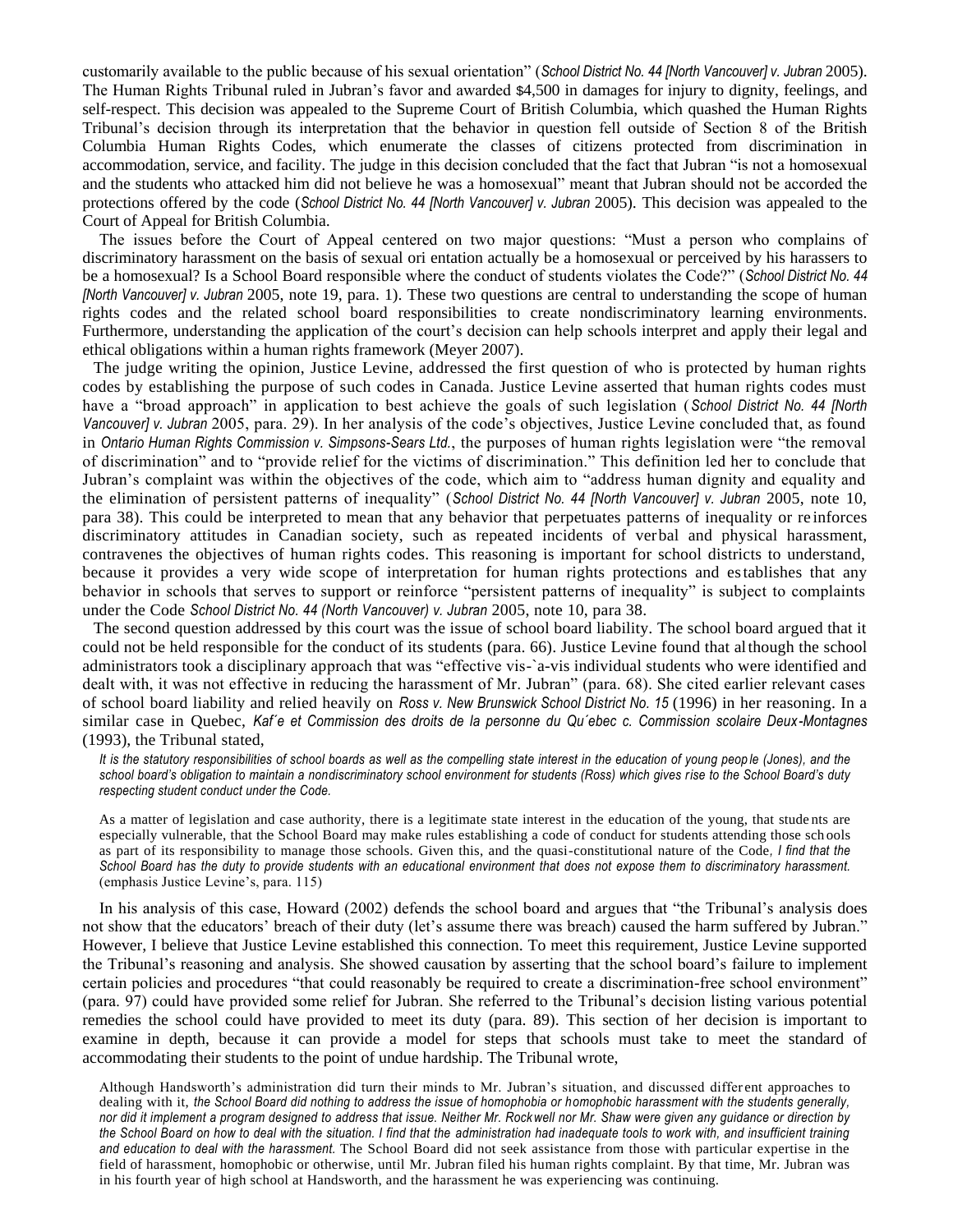Despite the efforts of Handsworth's administration in dealing with the harassment, when viewed as a totality, I conclude that the School Board has failed to discharge its burden of demonstrating that it accommodated Mr. Jubran to the point of undue hardship. (emphasis Justice Levine's, paras. 160-161)

In addition to outlining who can claim protections under human rights codes, this case provides clear di rection for teachers and administrators regarding steps to take in dealing with discriminatory expression related to sexual orientation in schools to meet the duty of providing a positive learning environment free of discrimination.

#### **Conclusion**

As the previous cases demonstrate, Canada's human rights protections at both the provincial and federal levels have gone a long way in working to combat discriminatory behaviors toward sexual minorities in school settings. In the discussion of the *Jubran* case, the detailed explanation of the British Columbia Human Rights codes offers a clear picture of the corrective, rather than punitive, role these codes are designed to play. The purposes of human rights legislation are "the removal of discrimination" and to "provide relief for the victims of discrimination." These codes, along with the Charter, are the reason for the greater legal protections and recognitions afforded to gays, lesbians, and bisexuals in Canadian society.<sup>1</sup> Unfortunately, there are still regions that are trying to limit the extent of these protections. For example, in 2009, the province of Alberta finally followed up on the *Vriend* order to write "sexual orientation" into provincial human rights legislation. However, this generally conservative province used the revision of its human rights codes as an opportunity to limit teachers' expression rights around issues of sexual orientation by including a parental opt-out clause. Bill 44 of the *Alberta Human Rights Act* requires schools to notify parents any time there will be instruction about issues related to sexual orientation, sexuality, or religion, and it allows parents to pull their children out of such structured lessons (Audette 2009). On June 2, 2009, this bill passed the Alberta legislature in spite of major resistance from the Alberta Teachers' Association, Alberta School Boards Association, the College of Alberta School Superintendents, and the Alberta School Councils Association (Audette 2009).

Teachers often find themselves in treacherous waters as they try to find a balance between teaching about democratic principles of equality and respect for diversity and understanding and accommodating the religious views of some students and families in their schools. The Canadian human rights model offers a valuable lens through which to understand these competing claims. The purpose of these codes bears repeating. As the judge in the *Jubran* case wrote, they are intended to "address human dignity and equality and the elimination of persistent patterns of inequality" (*School District No. 44 (North Vancouver) v. Jubran* 2005*,* para. 38). By carefully weighing the actual and potential harms to gay, lesbian, and bisexual students and teachers, which are well-documented (Kosciw, Diaz, and Gretytak 2008; Taylor et al. 2008; Williams et al. 2003; Ferfolja 1998), against the legally justified minimal impairment of some individuals' anti-homosexual religious beliefs, educators can develop approaches for talking about sexual orientation in schools that promote school safety, while allowing space for diverging religious views. This approach applies the human rights model of nondiscrimination and equal access to education that can help guide teachers and administrators as they continue to navigate these controversial and important topics in schools.

## **Note**

1. It is important to note that transgender and transsexual individuals are not explicitly included in these protections sinc e the terms "gender identity and expression" are not included in most human rights codes.

#### **REFERENCES**

- Audette, T. 2009. Alberta passes controversial human rights law. *National Post*. [http://www.nationalpost.com/m/story.](http://www.nationalpost.com/m/story) html?id=1654445 (accessed February 19, 2010).
- Audette, T. 2009. Alberta education groups unite to oppose Bill 44. *Edmonton Journal*, May 6, 2009. http://www.edmontonjournal.com/
- Life/Education+groups+unite+oppose+Bill/1570093/story.html (accessed August 9, 2009).
- Canadian Charter of Rights and Freedoms. 1985. .
- Canadian Children's Rights Council (CRC). n.d. *About the U.N. Convention on the Rights of the Child (UNCRC)*. Canadian CRC. <http://www.canadiancrc.com/UN> CRC/UN CRC.aspx (accessed August 12, 2009).

*Curcio v. Collingswood Board of Education*. 2006. U.S. Dist. *LESIX* 46648. D.N.J.

- Eckes, S. E., and M. M. McCarthy. 2008. GLBT teachers: The evolving legal protections. *American Educational Research Journal* 45(3): 530–54.
- Egan v. Canada. 1995. . 2 S.C.R. 513. Original edition, affirming (1993), 103 D.L.R. (4th) 336, 153 N.R. 161 (F.C.A.), affirming (1992) 1 F.C. 687, 87 D.L.R. (4th) 320 (T.D.).
- Ferfolja, T. 1998. Australian lesbian teachers—A reflection of homophobic harassment of high school teachers in New South Wales government schools. *Gender and Education* 10(4): 401–15.
- Frye, M. 1983. Oppression. In *The politics of reality: Essays in feminist theory*, 1–16. Freedom, CA: Crossing Press.
- Howard, J. P. 2002. Following-up on *Jubran*: Boards, bullying, and accountability. *Education Canada* 42(3): 40–41.
- Hurley, M. C. 2005. *Sexual orientation and legal rights*. Ottawa: Library of Parliament.
- *Kaf´e et Commission des droits de la personne du Qu´ebec c. Commission Scolaire Deux-Montagens*. 1993. 19 C.H.R.R.D/1.
- *Kempling v. British Columbia College of Teachers*. 2004. B.C.D. Civ.

Kempling, C. 2008. An important message from Dr. Chris Kempling[. http://www.bcptl.org/rights.htm#Kempling2008–](http://www.bcptl.org/rights.htm#Kempling2008)06 (accessed June 23, 2009). Kosciw, J., E. Diaz, and E. Gretytak. 2008. *2007 National School Climate Survey: The experiences of lesbian, gay, bisexual, and transgender youth in our nation's schools*. New York: Gay, Lesbian, and Straight Education Network.

Lahey, K. A. 1999. *Are we 'persons' yet? Law and sexuality in Canada*. Toronto: University of Toronto Press.